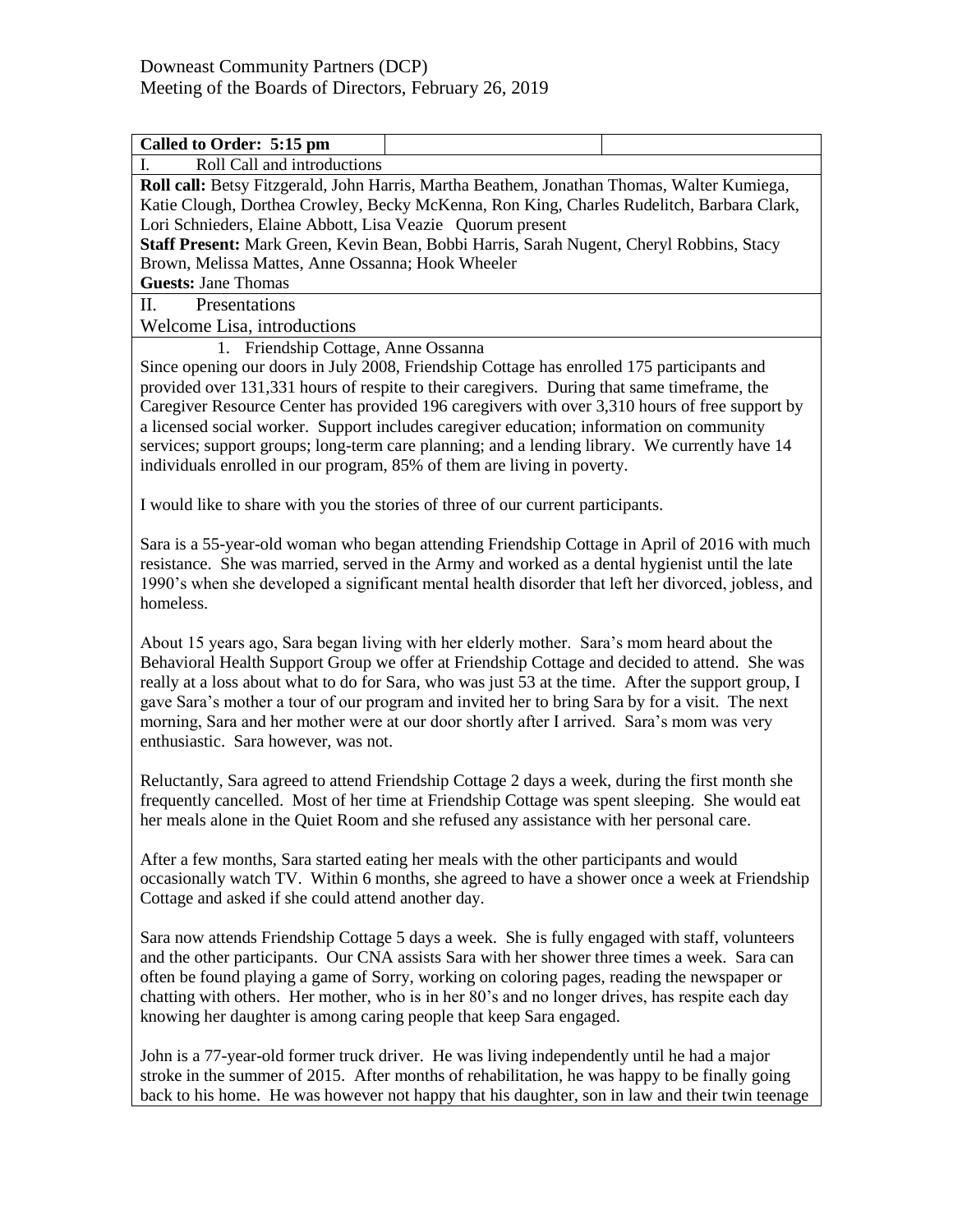## Downeast Community Partners (DCP) Meeting of the Boards of Directors, February 26, 2019

sons would be moving into his trailer with him. John could no longer live independently and he needed care during the day while his daughter and son in law worked. John started our program in November 2015, attending 5 days a week under Section 61. He really did not want to attend Friendship Cottage and let everyone know how much he resented being at our program. In December 2015, John became quite sick and was hospitalized for a week. He returned to Friendship Cottage with a new appreciation of our program.

John was ambulating with a walker and was quite unsteady on his feet. There were two steps that he needed to navigate from/to his trailer. His son-in-law had the skills to build a ramp, but the family did not have money for the material to build the ramp. We were able to find some funding from our then "Crisis" fund to purchase the material and by the spring of 2016, John had a safe way to exit and enter into his home.

John loves to joke with the staff and other participants. He is very mindful when someone needs help. He entertains us all with his truck driving stories and is a wiz in history, geography and music. John is a highly competitive cribbage player as well.

John realizes that his daily attendance at Friendship Cottage is what is keeping him in his home.

I first met Tina when she started attending our Caregiver Support group in January 2009. She was caring for her husband Robert, who was living with dementia. In March of 2009, Robert was admitted to our program under Section 61 and Tina was able to receive 30 hours of respite each week at no expense. Tina was very attentive to Robert and provided excellent care to him; In April 2010, Robert was admitted to a long-term care facility where he remained until his death in January 2013.

In September 2017, I received a phone call from Tina's daughter. Tina had just been diagnosed with Alzheimer's disease and the family wanted to enroll Tina in our program. Tina, who was 85 at the time, started attending our program 2 days a week. When she first started our program, she remembered Lucy and myself and knew that her husband had been attending our program. She enjoyed playing Sorry and bridge and was still quite independent with her activities of daily living. Her disease has progressed rapidly over the past 6 months and Tina is now on Hospice. She still attends Friendship Cottage 2 times a week, and now requires assistance with most of her activities of daily living. While Sorry and Bridge are no longer activities she can manage, she enjoys knitting, working on jigsaw puzzles and reminiscing about her marriage to Robert and their five children. Tina and Robert's children are grateful for the care and support their parents have received at Friendship Cottage through the years.

I know there is concern about the ongoing deficit of Friendship Cottage. I would like to share with you some ways we are actively trying to reduce the deficit.

Last August we eliminated the part-time Activities Coordinator position.

Reimbursement rates for state funded contracts increased last summer, and there will be a slight increase in the reimbursement rate again this summer. Additionally, we did receive an increase this month with our VA contract, \$1.50 an hour. While the rate increases will help reduce the deficit, they still do not reflect the true cost of the excellent care we provide.

I have applied for a 3-year grant from United Way for 25K/year

I have applied for 10 small grants for a total of \$8,750.00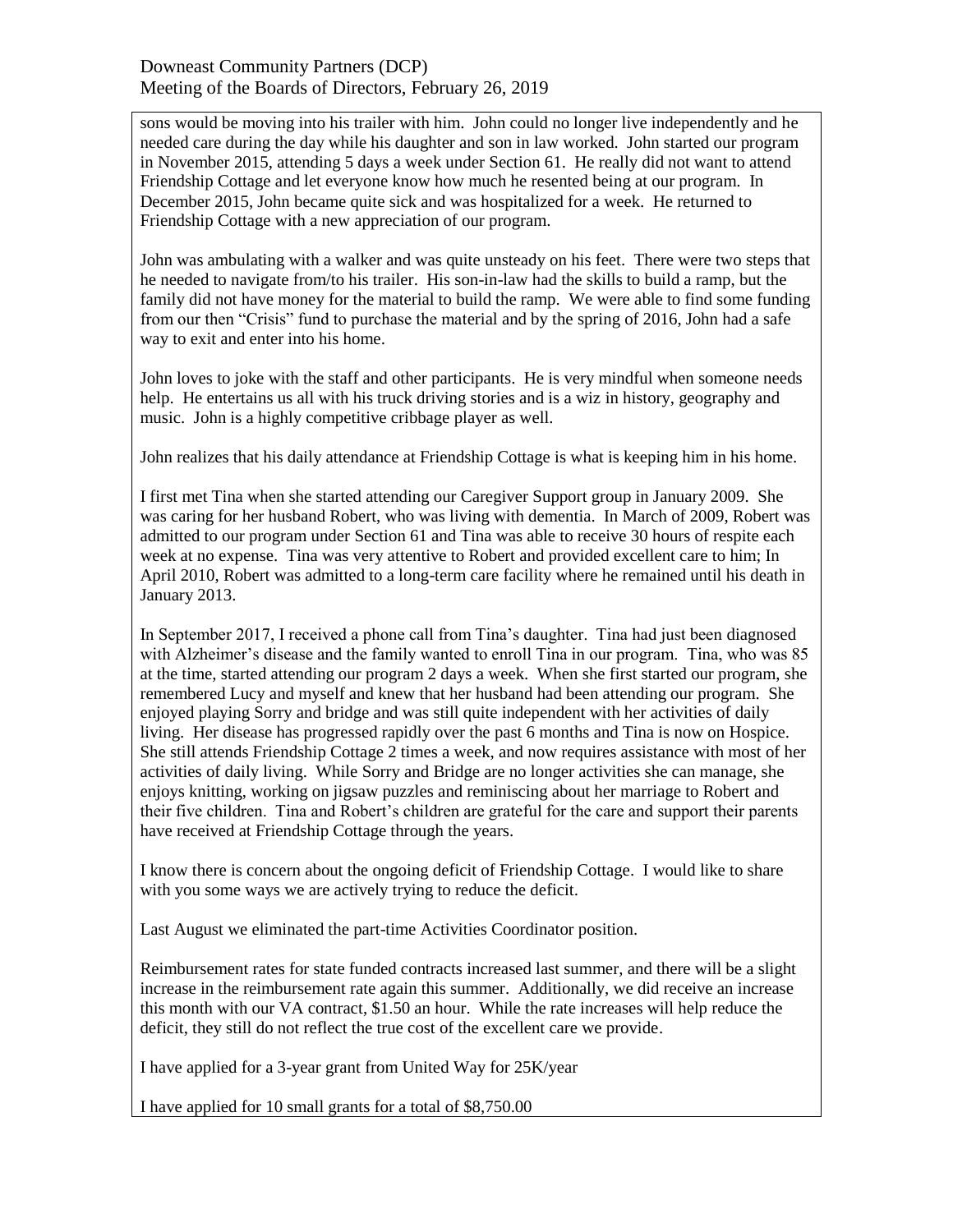Friendship Cottage and At Home are applying for several larger grants to support Aging in Place.

The Advisory Committee at Friendship Cottage is committed to increasing their fundraising efforts. In late spring and throughout the summer they will meet with donors individually to explain our funding challenges and ask for a larger financial commitment to Friendship Cottage from key donors.

Thank you for your continued support as Friendship Cottage continues to fulfill our promise *"to gently tend to the needs of dependent adults in a welcoming setting, while guiding and assisting the family and friends that care for them".* 

Do you have any questions?

Question – sad to hear that Sonogee is closing, but does that help us increase our numbers? Answer – no, probably would use Island services.

## 2. Head Start Training – Melissa Mattes

Two HS aspects – self assessment – every year we are required to do a self-assessment, which means that we look at data gathered throughout the year, to see if we are making a difference in the large picture. In the handout, there is a diagram that shows how self-assessment fits into our cycle. Ongoing cycle of looking at information and data. Love to have board members participate, next Wednesday from 9-3.

The other handout is a diagram of how the management of Head Start works. Board, Policy Council each have a role. Handout gives out specifics.

Question: Do we partner with tribal HS?

Answer – we have tried, and continue to reach out, but it has been difficult due to turn over and slight differences in performance standards between the two organizations.

How does the community needs assessment fit? Is it the same as the one required for CSBG?

Yes, very similar, and we worked them together the last time we did an agency wide CSBG Community Needs Assessment.

Last month Melissa handed out child outcomes, tonight showing us a video that walks us through this (Connecticut Office of Early Childhood, Bakery)

Second video demonstrates intentional playing. ("Eating snakes")

Every teacher does 4 observations per child per week.

We customize our lessons to the children, not a formula to follow.

Comment: I remember being told the educational value of setting the table when my daughter was in Head Start. There is so much to what looks like simple acts of living.

III Items for Board Action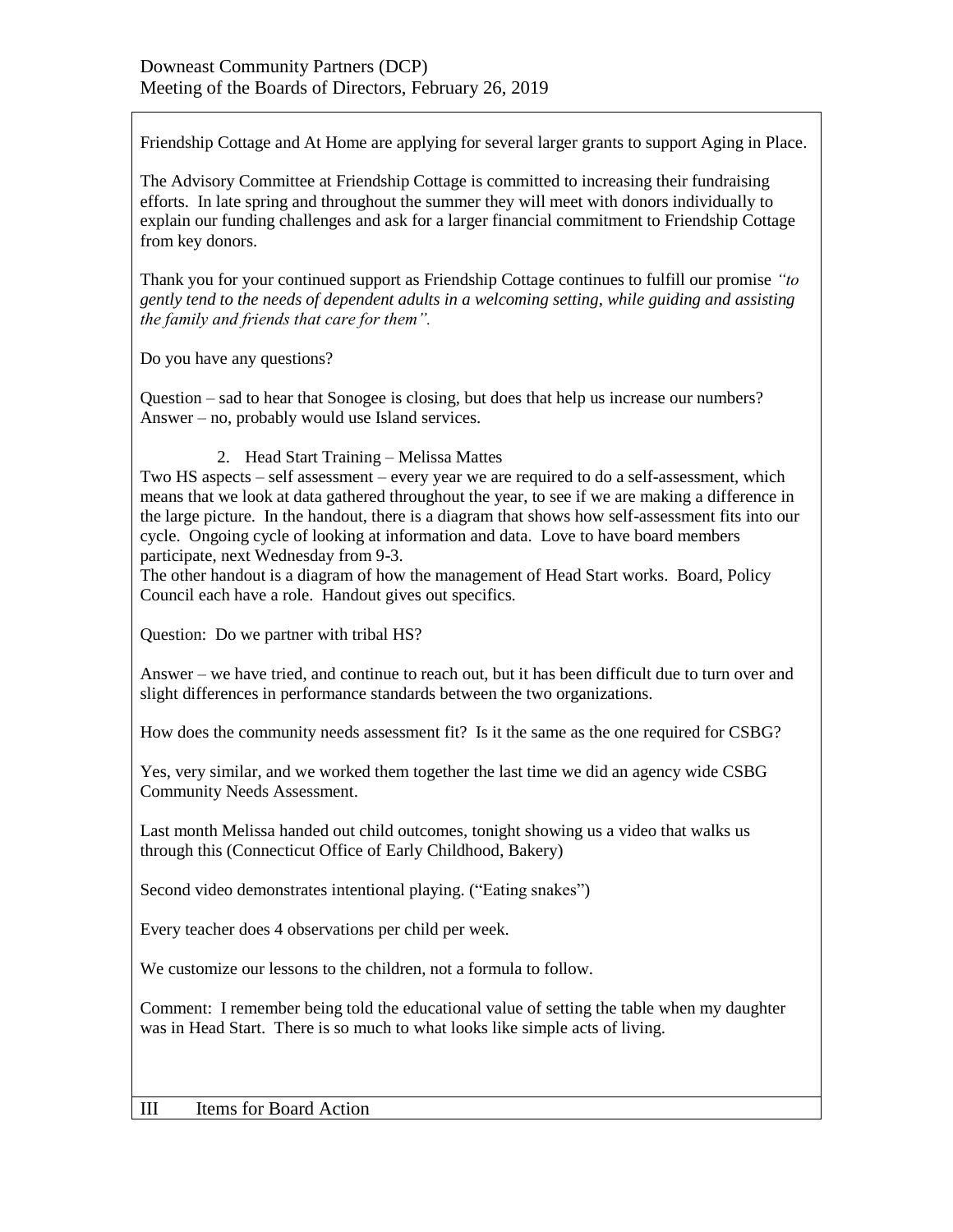**1.** Approval of Meeting Minutes from 1/29/2019

**Discussion:** None

**Action: Walter** made the motion to approve the minutes as amended, **Katie** seconded. **Motion passed.** Lisa abstained.

**2.** Resolved, To approve the Early Care and Education Eligibility, Recruitment, Selection and Enrollment Policy dated 2/12/19

**Discussion:** Head Start Act passed out last month listed this as a requirement. No recommended changes this year. Does not change HS rules for eligibility. Is the 35% a firm number, an aggregate number? Based on our cumulative enrollment over enrollment period.

**Action: Barbara** made the motion to approve this policy, Katie seconded. **Motion passed.**

**3.** Resolved, to approve the Funding Proposal to the Office of Head Start as outlined above for the purpose of a Cost of Living Adjustment of 1.77% to all Head Start and Early Head Start employees, effective March 1, 2019.

## **Discussion:** None

**Action: Walter** made the motion to approve the application, **Martha** seconded. **Motion passed.**

**4.** Resolved, to approve a Cost of Living Adjustment (COLA) to all active employees of DCP in the amount of 1.77% of current wage rate, effective March 1, 2019.

**Discussion:** Majority of contracts should be able to handle the increases, but some programs don't have contracts, will have to see how to work these in. Don't see a problem working this small cost into existing budgets.

Though we are running a deficit, things have improved a lot this quarter, and expect this to continue to improve over the rest of the year, anticipate that we will have a surplus by the end of the year.

Haven't checked the investments today, they contributed a great deal to the deficit. SEED is anticipated to increase in activity over next few months, a few other things that were one time events, plenty of time to decrease the deficit.

Charles is concerned that our COLAs are not making up the difference with competitors, but we need to think about how we will make up the ground we have lost over the years.

Will be beginning work on a compensation plan to figure out where we are compared to market. Goal is to have the done around the first of July. **Action: Katie** made the motion to approve the COLA, **Martha** seconded. **Motion passed.**

**5.** Update on Machias Senior Housing Project

**Discussion:** 15 million dollar bond issue passed for Senior Housing, about 5 years ago, Gov. Le Page refused to authorize the bonds. Governor Mills authorized the bonds. WC has a special place in regards to this, because Senator Burns (WC) was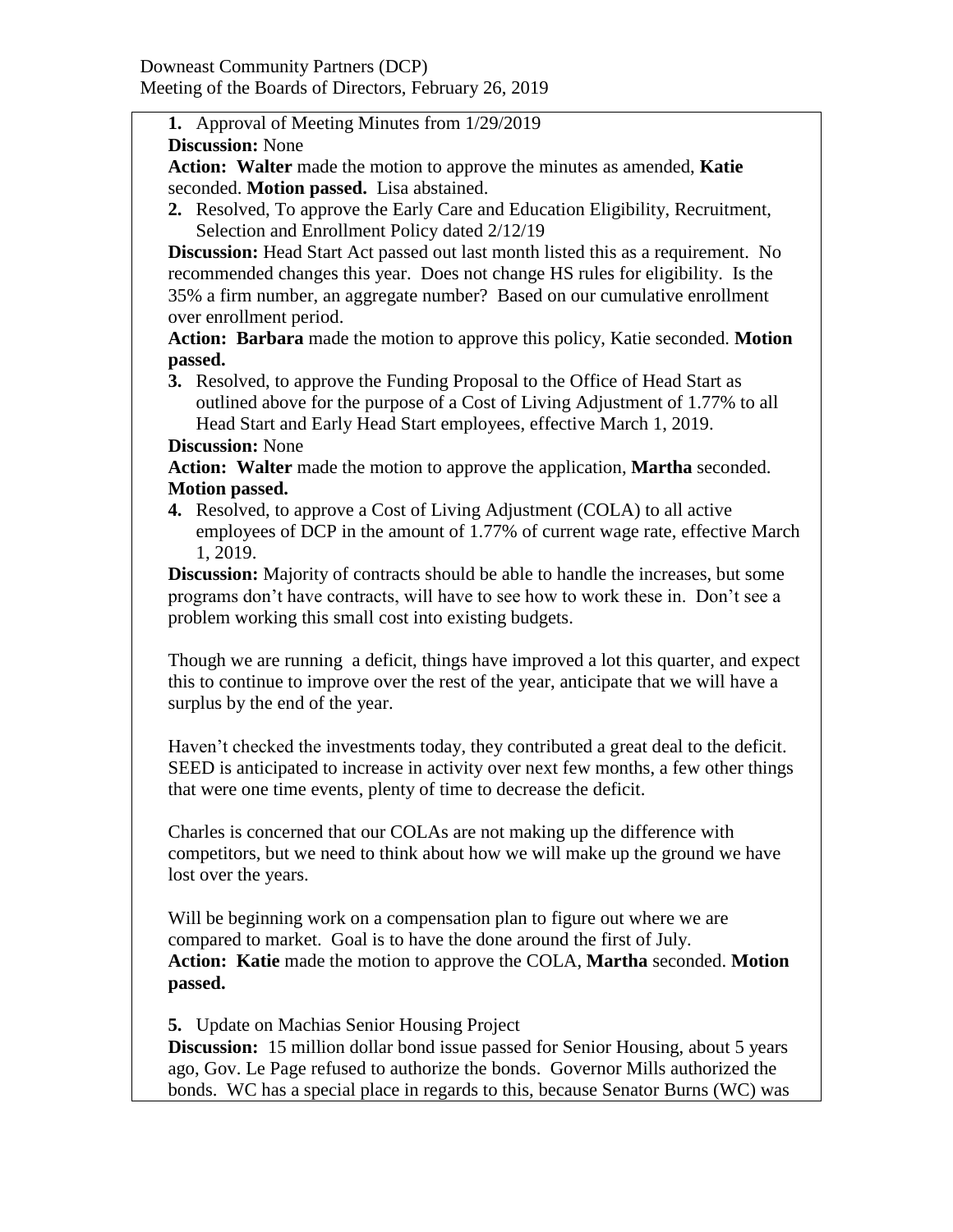a prime mover in writing this legislation, it was written so that smaller counties had a special set aside. \$10,000,000 for 5 projects in counties with less than 100,000.

WHCA bought a subdivision in Machias, always have talked about it as potential for senior housing. But the town would like it as a buffer for a runway expansion. Selectmen are considering purchasing land behind the Dollar Tree; direct swap for our land. Have had appraisal done on it. Probably a better spot for what we want, we are ready and willing to work with the town on this, if development costs are about the same. Think the Dollar Tree location will be cheaper to develop.

Looks like total project will be 4.4 million, with 10% contingency. About \$180,000 a unit, which is about average. The units in Milbridge are about \$180,000 each, 700 square feet.

Available \$100,000 per unit from bond issue, rest has to be raised. Will be working with 4 % incremental tax credit financing, working with Jason Bird at Penquis, who will help us with it, and build capacity for the future.

Expect to come back to the board with a full proposal, but looking for feedback now.

Question: Are these low-income seniors?

There is a formula we have to follow, Mark will send it out. It looks more generous than expected, won't need to be as low income as other programs.

Should be able to get decent bids on the project.

Question for Walter: Would there be significant savings on doing quads instead of duplexes?

There would be a savings, but a loss of windows, etc. Do spray foam insulation on common wall, no transfer of noise.

Question: Are there restrictions on rents, or subsidies?

Deferred forgivable loan, lower rent is the subsidy, no vouchers, etc. Need to make sure that the development will be sustainable over time.

IV Reports

1. Strategic Plan Update – Committee

We are meeting tomorrow at 1:00, consultant has provided us with the final round of documents. Nearing completion. Plan is to come to the board in March with the presentation

2. Development Committee – Barbara Clark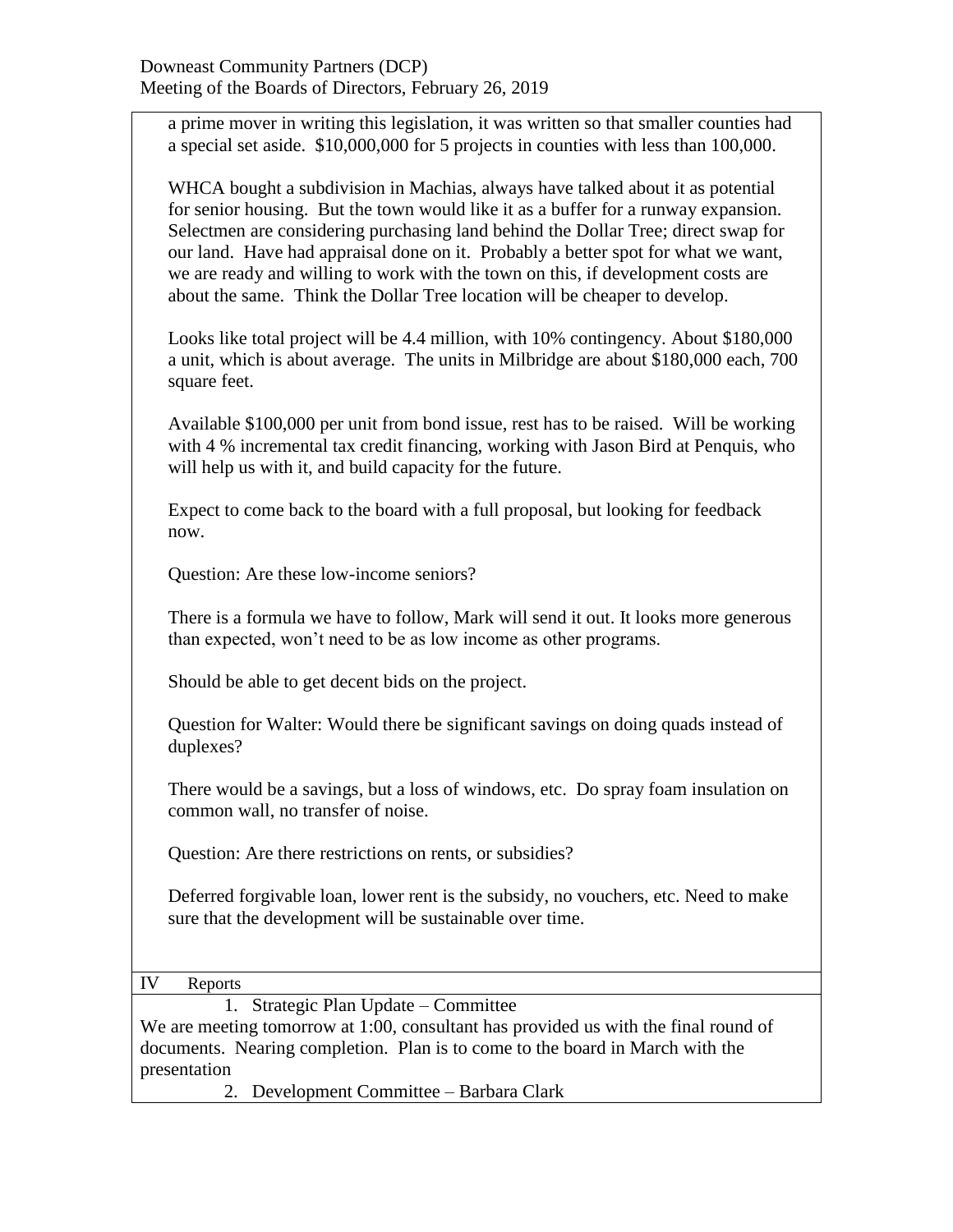| Received an extra \$31,000 for THAW from the Boston Foundation<br>Anne, Stacy, Gerry Bryan are putting together to the plan to reach out to<br>long term donors, informal goal of \$200,000.                                                                                                                                                                                                                                                                                                                                                                                                                              |
|---------------------------------------------------------------------------------------------------------------------------------------------------------------------------------------------------------------------------------------------------------------------------------------------------------------------------------------------------------------------------------------------------------------------------------------------------------------------------------------------------------------------------------------------------------------------------------------------------------------------------|
| Anne applied for United Way, and other grants.                                                                                                                                                                                                                                                                                                                                                                                                                                                                                                                                                                            |
| Need to refresh the board for FC, tried to attract friends, all getting too<br>old, need help identifying people who are little younger and would like<br>to join the committee. Need new ideas.                                                                                                                                                                                                                                                                                                                                                                                                                          |
| Lot of activity going around At Home. Stanley Scooter has donated a<br>scooter to raffle off; in the midst of forming the Rowing Regatta to be<br>held June 15 in Manset, First has donated \$5,000 to that. SEED is<br>underway, Tiny House project moving forward; need to send THAW<br>letters out next year, have missed the last few years; Keep Me Warm 5 K<br>was Sunday, good turnout, good weather; Mark is looking for a<br>Development Assistant, Sarah is now the manager of Communication<br>and Resource Development                                                                                        |
| Question: are we looking to develop an endowment fund for FC?                                                                                                                                                                                                                                                                                                                                                                                                                                                                                                                                                             |
| Starting with a sustaining fund, but hope to work toward an endowment<br>fund.                                                                                                                                                                                                                                                                                                                                                                                                                                                                                                                                            |
| 3. Executive Directors Report - Mark Green<br>Nothing more to add                                                                                                                                                                                                                                                                                                                                                                                                                                                                                                                                                         |
| 4. Finance Directors Report - Kevin Bean<br>Cash increase last month, looking about the same as the end of January,<br>about \$600,000 in the bank. ARs are high, Bobbi has been helping to get<br>money from Maine Housing, did not send out an advance this year, they<br>are behind about 3-4 months, but getting caught up. Temporarily<br>restricted funds grew significantly this month due to discussion with<br>auditors, changing away from deferred revenue, prefer to see temp<br>restricted. Doesn't do anything to us, just means I have to track them<br>more, remember that it is there from year to year. |
| Agency wide revenue and expenses are 2 and 3 % under budget.<br>Revenues should climb, expenses – housing projects should increase, but<br>space costs related to winter should go down.                                                                                                                                                                                                                                                                                                                                                                                                                                  |
| Everything else already covered.                                                                                                                                                                                                                                                                                                                                                                                                                                                                                                                                                                                          |
| 5. Head Start Director's Report – Melissa Mattes<br>We were under-enrolled in 2017, had to submit enrollment plan, did that<br>last April (17), number of action steps. We worked on that, in March of<br>18, now on 6 month watch. We made it through the 6 month watch, we                                                                                                                                                                                                                                                                                                                                              |